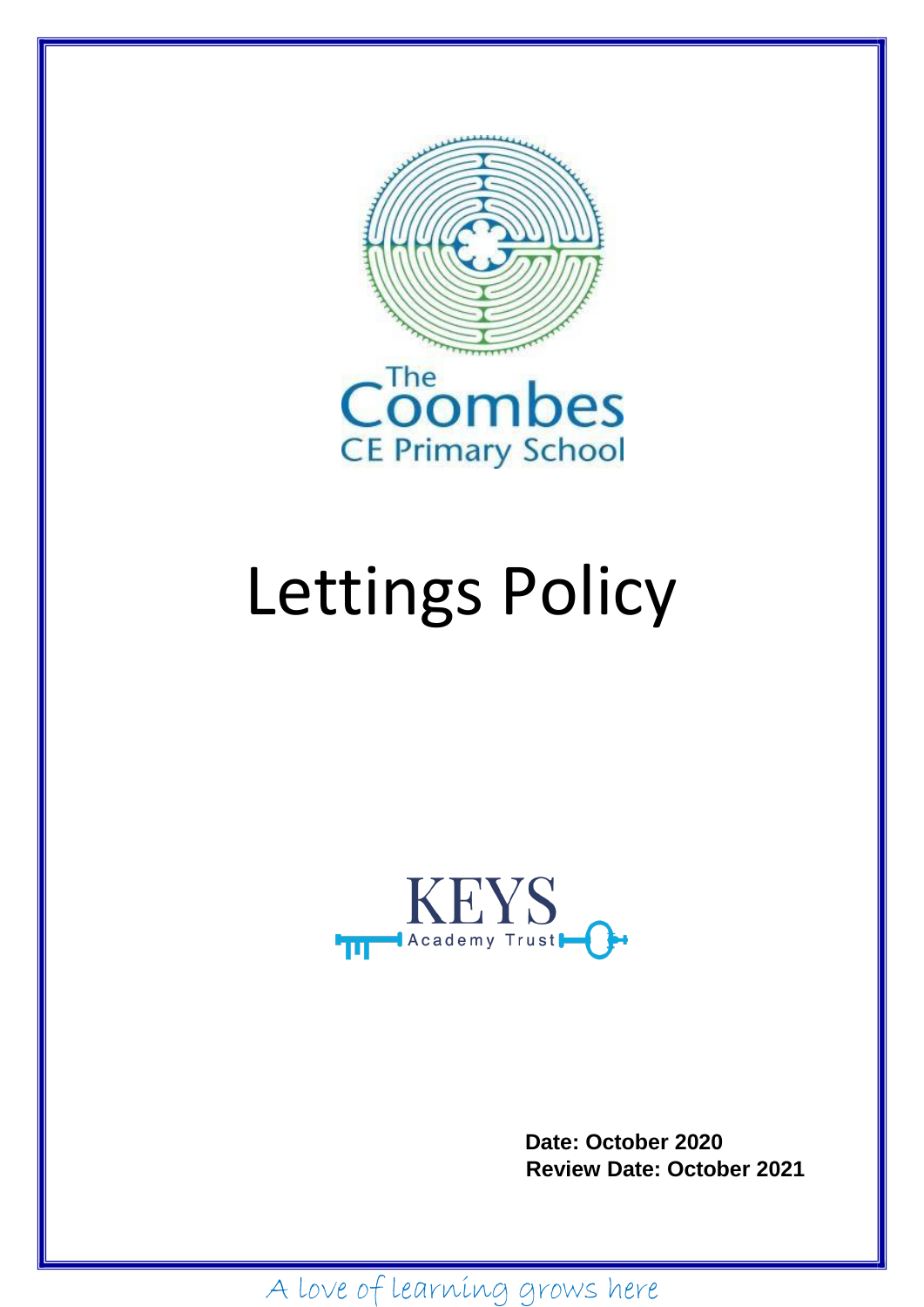#### **1.0 Outline and Purpose**

The purpose of this policy is to ensure that the most effective use is made of the school premises. We believe that our school should be a centre for lifelong learning and we actively encourage community use of the school facilities provided there is no interruption to, or curtailment of, school use. We recognise that the facilities could generate resources for the school. This policy sets out the criteria for making decisions on requests for use by external organisations.

#### **2.0 Consultation**

The letting of school premises is governed by section 27 of the Education Act 2002 which allows governing bodies to use their school's facilities for charitable community use by pupils, their families and for people living or working in the area. When using this power schools may pay regard to advice from the Department for Children, Schools and Families (DCSF), see chapter 17 of the guide to the law for governing bodies available on Teachernet. Schools cannot use this power to do something that is prohibited by law or is not in keeping with the school's Instrument of Government. The school should not be let at a financial loss and advice from the DCSF says schools should not use their delegated budgets to subsidise non-school activities. Schools should comply with the Sex Discrimination Act, Race Relations Act 1976, Race Relation (Amendment) Act 2000, The Disability Discrimination Act 1995 and Code of Practice and the Education (School Premises) Regulations 1999 – see school's Accessibility Plan.

#### **3.0 Roles and Responsibilities**

**3.1 The Governing Body**, with advice from the Headteacher, will balance the desire to generate income against the desire to support "worthy" groups within the community, agree the criteria to be used when deciding which groups are to be allowed to use the premises and consider requests for bookings against those criteria.

- Take a positive approach to enhancing learning opportunities for the whole school community through promoting community use of the school
- Ensure that use by external organisations does not degrade the standards of the facilities to the extent that they are no longer suitable for use by pupils
- Consider issues of political balance
- Consider the implications of all requests received for the health, safety and security of pupils and staff
- Consider the implications for workload of all staff of any decisions made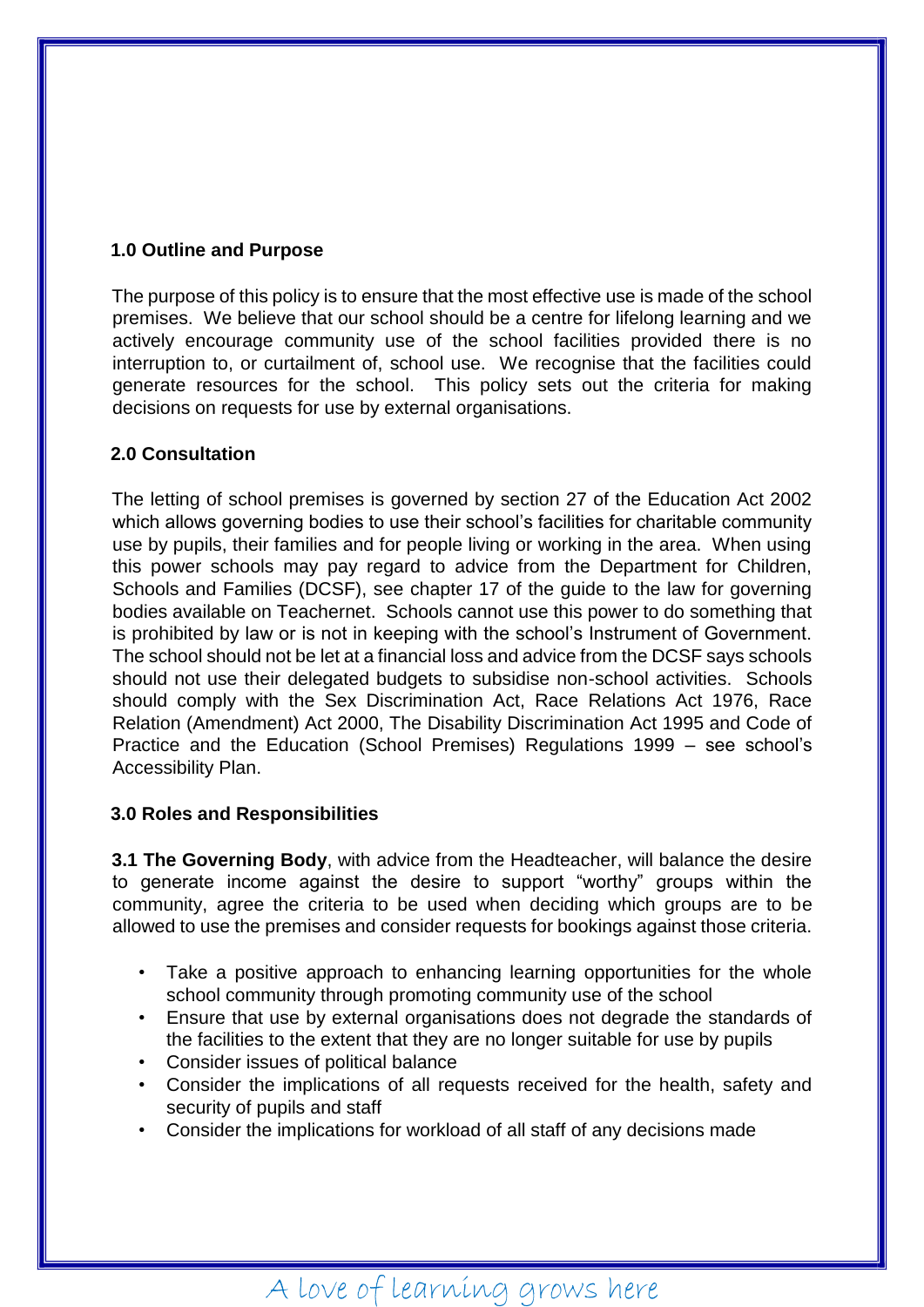#### **3.2 The Headteacher** will

- Establish a central booking system
- Apply the criteria agreed by the governing body and consult with them on requests for bookings which do not meet this criteria, or where there is a potential conflict of interest
- Make arrangements for monitoring and evaluation
- Report back to the Governing Body at each FGB through the Finance **Committee**
- Decide on whether to accept or decline all bookings
- Give priority to all school and PTA events
- Arrange a site tour with a map to show safety in the grounds
- Make the Hirer aware of our relevant school policies including Safeguarding.

The Headteacher and School Operations Manager, will put together a list of charges to include security and caretaking, heating and lighting and also extra cleaning when necessary. These will be reviewed annually and agreed by the Governing Body.

#### **4.0 Charges**

- All formal hiring of the schools premises, including those for which no charge is made, shall be properly documented. All hirers, **must** complete a booking form and sign their agreement to the conditions of hire.
- The Governing Body may cross-subsidise by charging different amounts for different purposes.
- The Governing Body reserves the right to waive any charges at its discretion, but in doing so not relinquish the right to enforce the terms of any lettings agreement.
- A refundable deposit will be taken on booking to cover any damage or breakages occurring during the period of hire.

#### **5.0 General**

#### **5.1 Policy Awareness**

This policy should be read in conjunction with the hire agreement and booking form, as well as our policies on Equal Opportunities, Safeguarding, Health & Safety and The Coombes School Code of Conduct.